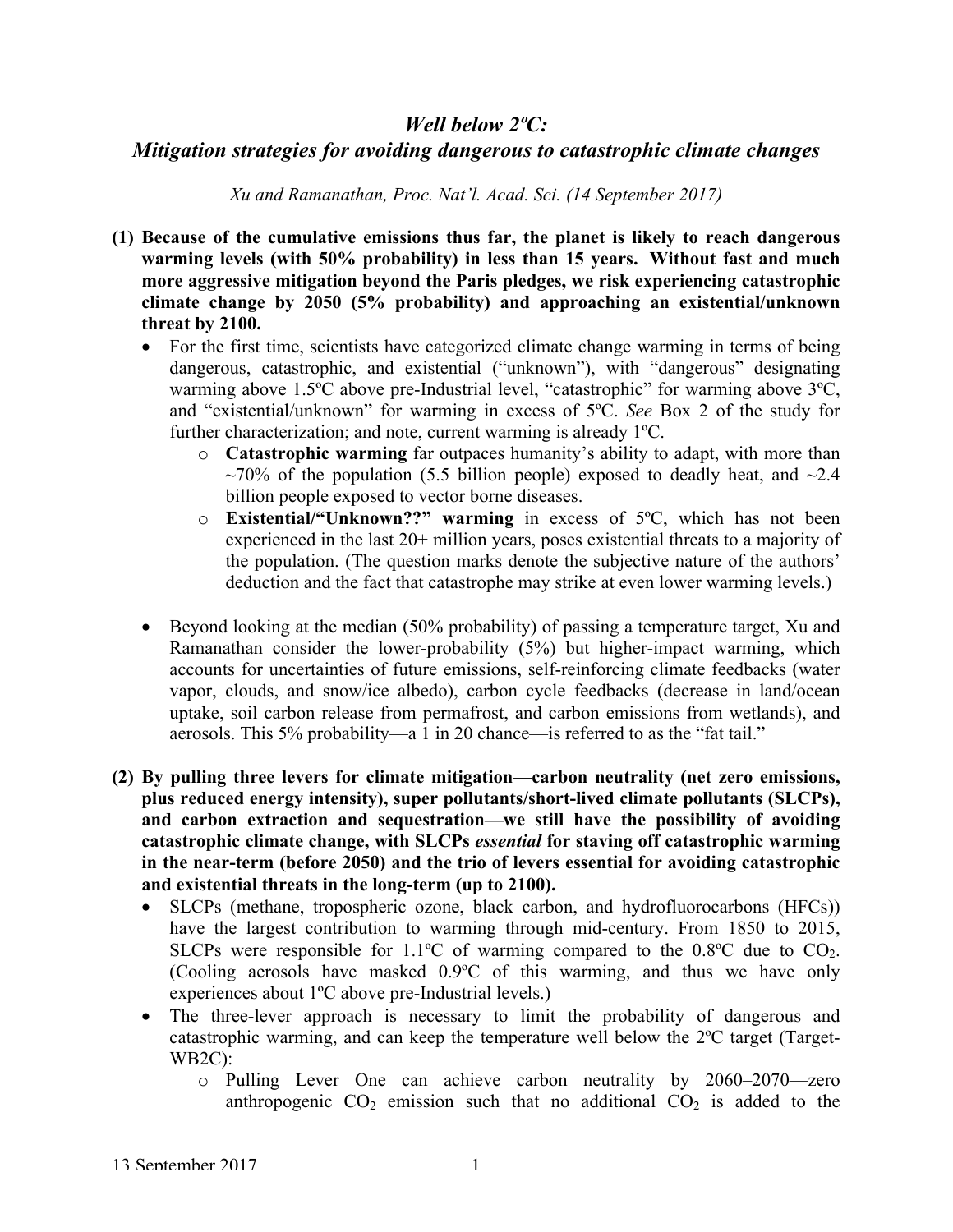atmosphere—through reducing energy intensity of the economy and decarbonization of energy sources. This will limit the cumulative  $CO<sub>2</sub>$  emissions to 3.7 trillion tons (since pre-Industrial) (CN2030). (Cumulative  $CO<sub>2</sub>$  emissions represent the total amount of  $CO<sub>2</sub>$  that can enter the atmosphere for a certain chance of remaining under a specified temperature threshold, and in this case, 3.7 trillion tons of  $CO<sub>2</sub>$  yields a 50% chance of staying below  $2^{\circ}$ C of warming.)

- o Pulling Lever Two can bend SLCP emissions downward by 2020 and reach full potential by 2060—mitigating 0.6ºC by 2050 and 1.2ºC by 2100—utilizing maximum deployment of existing technologies (SLCP2020).
- o Pulling Lever Three can deploy carbon extraction and sequestration strategies by 2030 to pull down 16 billion tons of  $CO<sub>2</sub>$  per year (approximately half of the annual fossil fuel  $CO<sub>2</sub>$  emissions from 2010). This, combined with the other two levers, will limit cumulative  $CO<sub>2</sub>$  emissions to 2.2 trillion tons and create about a 50% chance of staying under 1.5ºC and drastically reduce the likelihood of catastrophic warming in the long-term.
- Absent carbon removal strategies, the carbon neutrality and super pollutant levers will only be able to limit the 50% probability warming to below 2ºC (*see* Target-2C in Figure 3) while still risking dangerous warming in both the near-term and long-term.
- Xu and Ramanathan show that the median of Target-WB2C can keep warming to less than 1.5ºC, while the fat tail—the extension of the curve to the right—continues into the dangerous and catastrophic range. This highlights that even the best solutions still face some risk of excessive warming though far less risk than baseline scenarios that fail to include faster and much more aggressive mitigation.
	- o Baseline-default "adopts the current rate of reduction in energy intensity until 2100, achieving a 50% reduction from the 2010 level" and has its median (50% probability) within the existential/unknown range for 2100.
	- o Baseline-fast "assumes an aggressive 80% reduction in the energy intensity of the economy (still using fossil fuels) compared with the 2010 energy intensity" and has its median (50% probability) within the catastrophic range at 2100.
	- o For both baselines at 2100, the fat tails tell worse tales and extend well into the unknown ranges.
- Figure 2 (below) shows the probability density functions (PDFs) of Target-WB2C and the baseline scenarios. These PDFs represent the outcomes of 1500 model runs whereby each temperature result is plotted as its probability of occurrence given the uncertainties in modeling the climate feedbacks that are often underestimated. The median is close to the peak of the curve, but these PDFs reveal the rest of the story as a range of possibilities.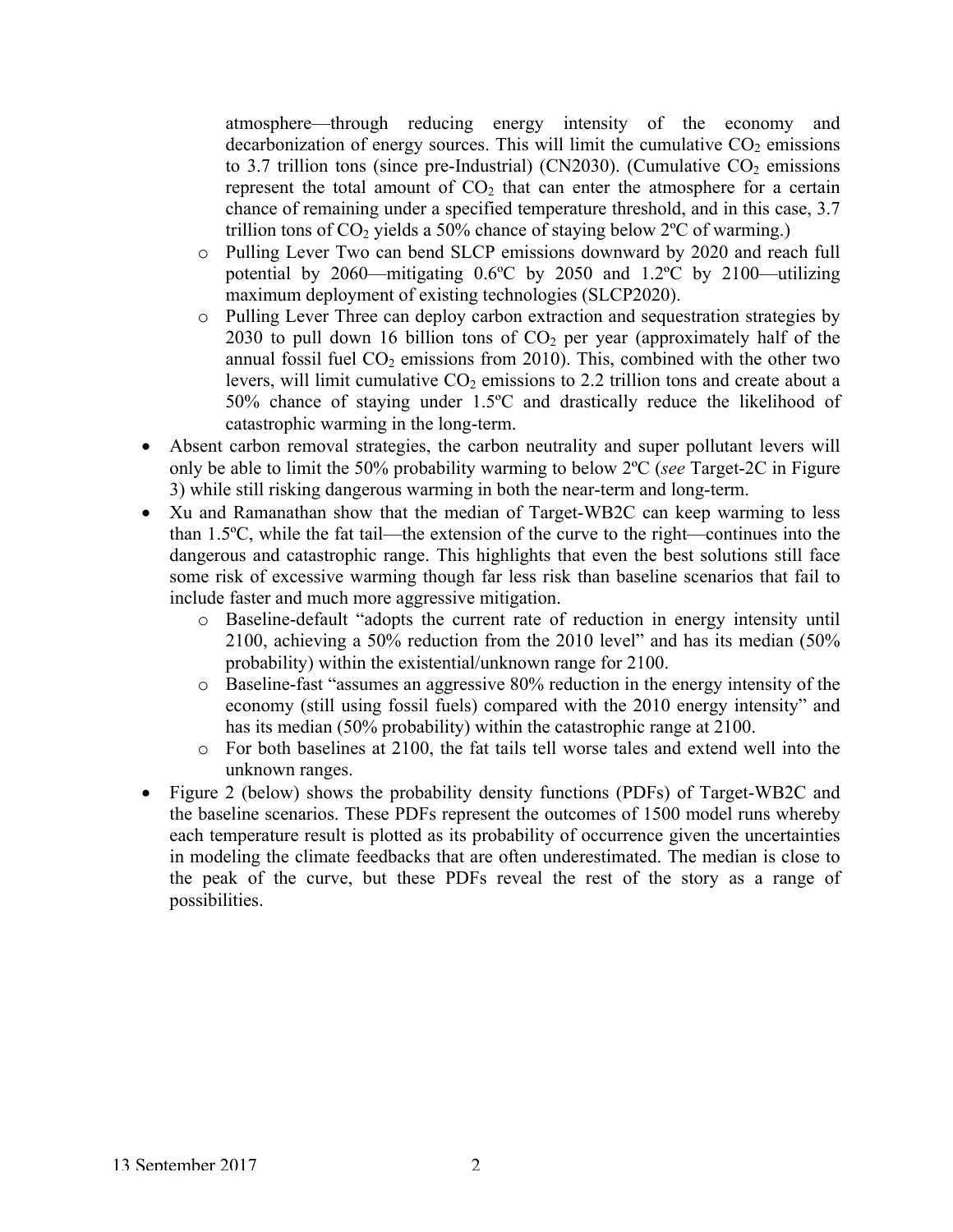

*Fig. 2. Probability density function of projected warming in 2100 for the baseline-default, baseline-fast, and Target-WB2C (CN2030 + SLCP2020 + CES1t) scenarios. The green and red color shading shows the 50%–95% range of the projection for the Target-WB2C and baseline-fast scenarios due to uncertainty in climate sensitivity. The vertical dotted lines indicate the range of the three risk categories as defined in this study.*

## **(3) The avoided warming at 2100 from these climate policy measures are as follows: 1.2ºC from reducing super pollutants/SLCPs, 0.9ºC from reducing energy intensity, and 1.6– 1.9ºC from achieving carbon neutrality.**

• Cuts to SLCPs have the most dominant effect in the near-term.

| century.                      |              |              |                     |
|-------------------------------|--------------|--------------|---------------------|
| <b>Policy Measure</b>         | 2050 Avoided | 2100 Avoided | <b>Estimated in</b> |
|                               | Warming      | Warming      |                     |
| Reducing Energy intensity     | $-0.2$ °C    | $-0.9$ °C    | Fig. 1, Fig. S1     |
| Cutting $CO2$ due to $CN2020$ | $-0.3$ °C    | $-1.9 °C$    | Fig. $3$            |
| Cutting $CO2$ due to $CN2030$ | $-0.1$ °C    | $-1.6$ °C    | Fig. S3             |
| Extracting $CO2$ due to CES1t | 0 °C         | $-0.3$ °C    | Fig. S3, Fig. S6    |
| Cutting SLCPs                 | $-0.6$ °C    | $-1.2$ °C    | Fig. S3, Fig. S6    |
| Aerosol unmasking             | $+0.3$ °C    | $+0.6$ °C    | Fig. S7             |

**Adapted from Table S1.** *The contribution of individual mitigation measures to the warming in the 21st*

Mitigation measures included in Target-WB2C include all except CN2020, which is included to show difference between carbon neutrality policies beginning in 2020 versus 2030. SLCPs include contributions from black carbon, methane  $(CH_4)$  and tropospheric ozone  $(O_3)$ , and hydrofluorocarbons (HFCs).

• Figure 2 was adopted (Figure 5, below) for the *Well Under 2 Degrees Celsius: Fast Action Policies to Protect People and the Planet from Extreme Climate Change*, Report of the Committee to Prevent Extreme Climate Change, to further illustrate the conclusions of the Committee. Here, the Target-WB2C scenario of Xu and Ramanathan 2017 assumes similar actions as the "four building blocks + three levers" approached discussed in the Report, thus yielding similar results of the ability to limit warming to well under 2ºC with minimized risk of reaching catastrophic or existential threat. The *Well Under 2 Degrees* Report provides additional details on each of the three levers, outlining feasible solutions that can be implemented immediately to start bending the curve.